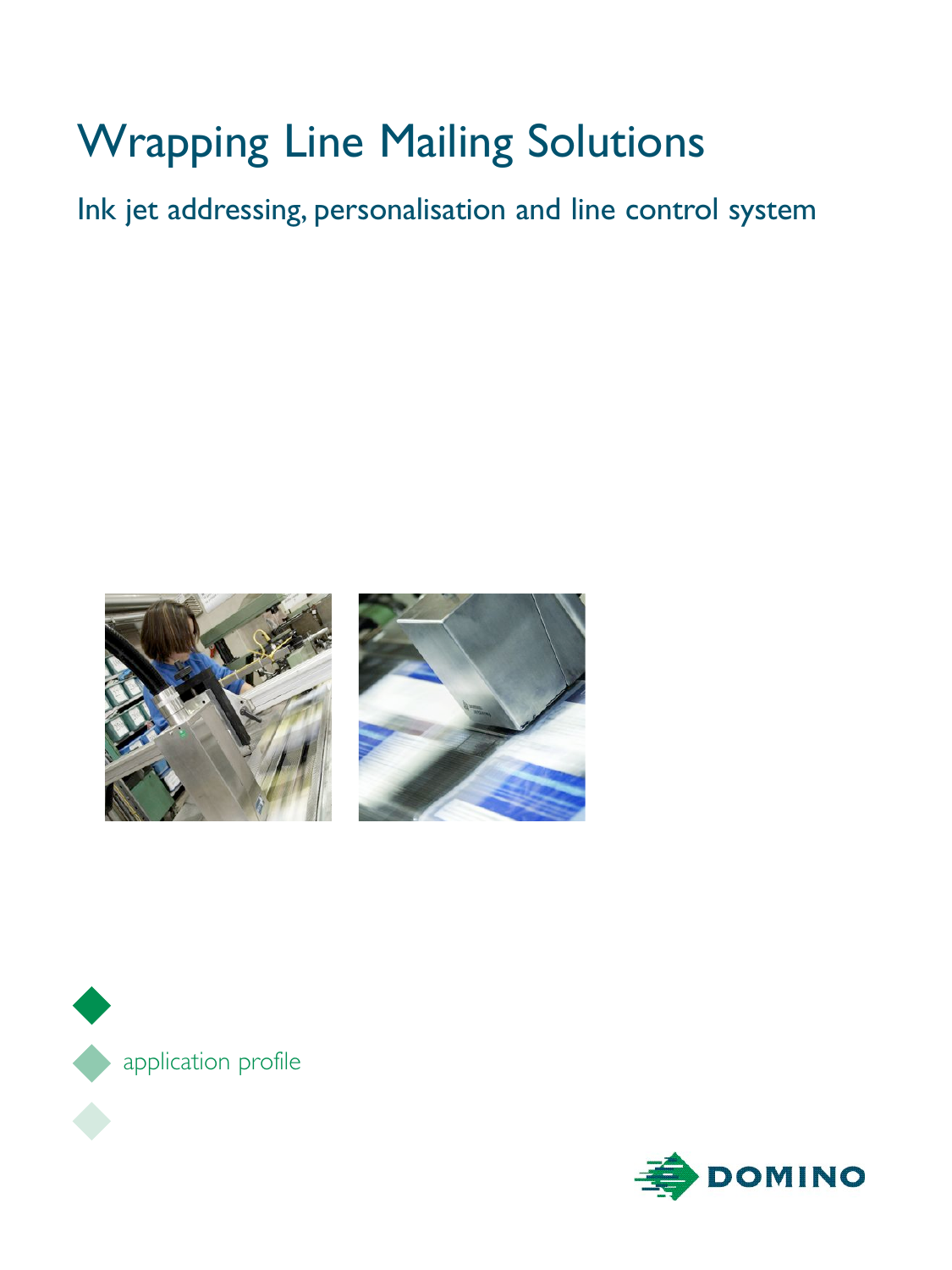# Ink Jet Printing and Line Control Solutions

Domino's wrapping line solutions are based upon the widest range of ink jet printers combined with a modular PC based controller that is integrated with the existing wrapping line's operation. Field based project teams provide unparalleled experience of application integration with a variety of magazine and catalogue polythene wrapping lines.

#### Key features include:

Solutions start from single position addressing with end-of-line mail sort control and can evolve to include:

- Intelligent reorder
- Postage paid indicia (PPI) printing
- Pre-addressing order forms
- Personalised messages
- Response coupon numbering
- Stacker control
- Selective inserting
- Top sheet personalisation
- Camera based verification and matching

## Insert Numbering

Printing tracking numbers directly on to inserts with an integrated A-Series CP printer. Print using red ink, subscription renewal reminders onto order forms.

## Pre Wrap Addressing

Printing addresses, in this case with a Bitjet+, either directly onto the magazine or catalogues, or onto a carrier/cover sheet.

Response Card

Pre-addressing an order form, here with a Bitjet+ printer, that is then matched with the mailing address on the main product.







#### Selective control of insert feeders, in order to produce customised books, based on demographic data known about subscribers.

Promotional games numbering.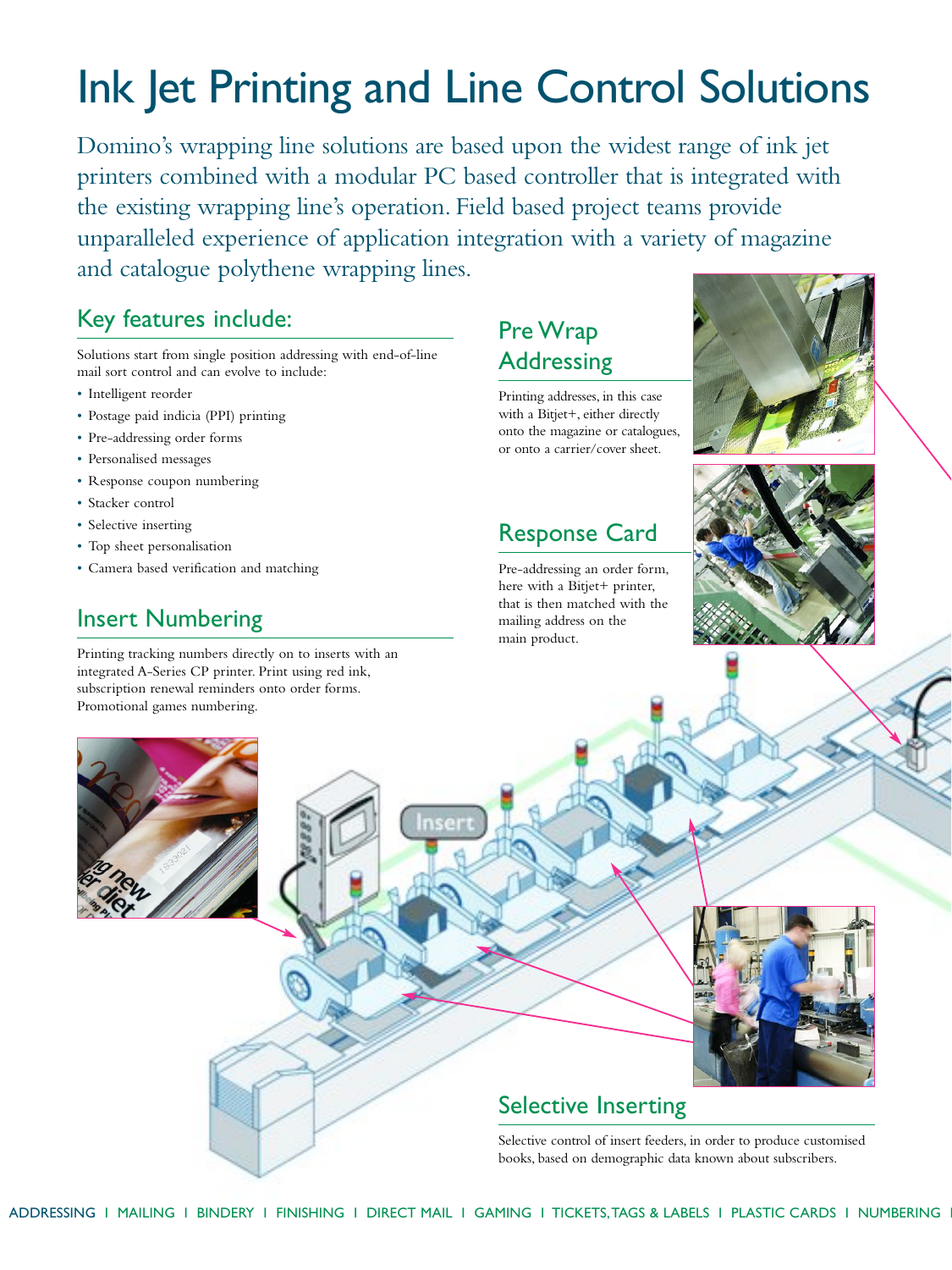## Post Wrap - After Sealing

Conventional address print position, shown in the example with a JetArray. Printing is either directly after sealing on an ink jet belt, or alternatively, can be on the incline belt to the stacker.

#### Mail Sort

Interfaces with a stacker or exit conveyor in order to separate production into mail sort code regions.

#### Top Sheet or Mail Bag Label Printer

Through uploading a separate data file, Editor GT can supply in real time, data to a top sheet or mail bag label printer.This helps to ensure efficient operation and a reduction in handling errors.



## Post Wrap - On Reel In-Feed

Printing addresses on the film in the wrap in-feed position, due to excellent material control, facilitates best possible print quality with the Bitjet+.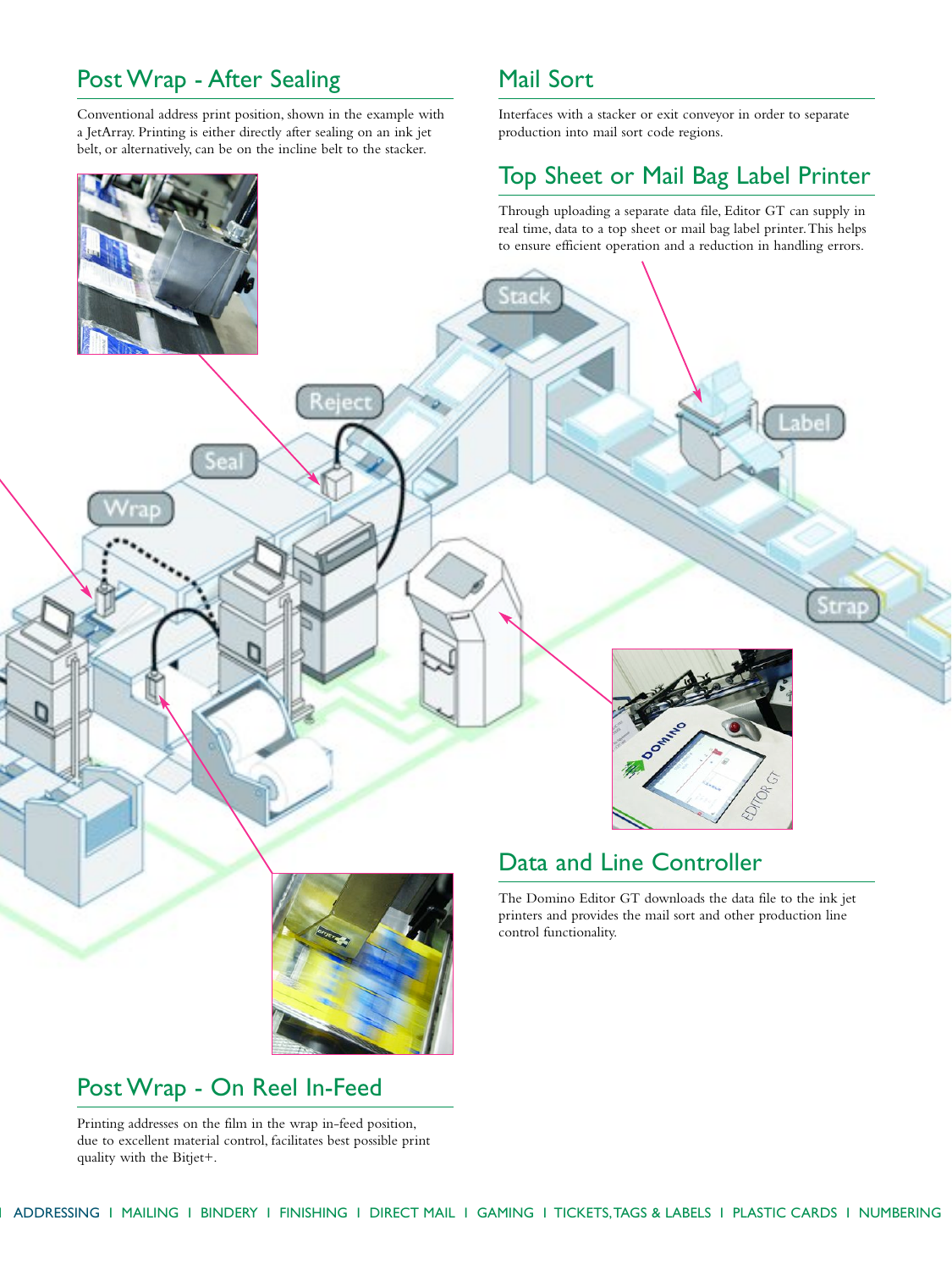# Ink Jet Options

Domino's ink jet printers including the Bitjet+, JetArray and A-Series CP may be utilised in-line to flexibly meet a number of requirements.

#### Print Requirements

- Address printing directly on the wrap
- Address printing on a carrier or cover sheet
- Address printing on the magazine or catalogue
- Mail sort data printing
- Four state and other postal barcode printing
- Subscription reminder messages, including different ink colours
- Personalised messages based on demographic data
- Advertising sponsored messages
- Graphical postage paid indicia (PPI) printing
- Matched address printing onto inserted order forms
- Subscription tracking numbers
- Promotional games printing

All Domino ink jet printers include a remotely mounted print head that provides flexibility to locate in a number of different positions on the production line. For example, the same printer can provide post-wrap and pre-wrap addressing by simply moving the print head and selecting the position at the Editor GT controller.

#### Printer Range

Domino's primary products for wrapping applications include:

- Bitjet+ The leading technology in terms of print capability
- JetArray A highly robust and reliable dedicated addressing printer
- A-Series CP Highly versatile, easy to use for messaging

Please refer to the relevant separate product literature.

Summary of capability is provided in the table opposite.

|                         |            | <b>A-Series CP</b>             | <b>JetArray</b> | Bitjet+            |
|-------------------------|------------|--------------------------------|-----------------|--------------------|
| Print Area              |            | 1-4 lines of text <sup>2</sup> | 8 lines of text | 54mm image         |
| Print Speeds (Products) |            | $4 - 22k^1/Hr$                 | >22k/Hr         | > 22k/Hr           |
| Substrates - Paper      |            |                                |                 |                    |
|                         | UV Coating |                                |                 |                    |
|                         | Poly-wrap  |                                |                 |                    |
| Addresses               |            |                                |                 |                    |
| Postal Sort Data        |            |                                |                 |                    |
| Postal Bar Codes        |            |                                |                 |                    |
| Postal 2D Codes         |            |                                |                 |                    |
| Graphical PPI           |            | X                              |                 |                    |
| <b>Text Based PPI</b>   |            |                                |                 |                    |
| Left Hand Justification |            | Set-up required                | Good            | Good               |
| Print Quality           |            | Average - Good <sup>1,2</sup>  | Good            | <b>Best</b>        |
| Number of Fonts         |            | $10+1,2$                       | $10+$           | All Windows®/Adobe |
| Ink Colours             |            | <b>Various</b>                 | <b>Black</b>    | Black/Red          |

*1 depends on number of lines printed from single print head*

*2 depends on running speed*

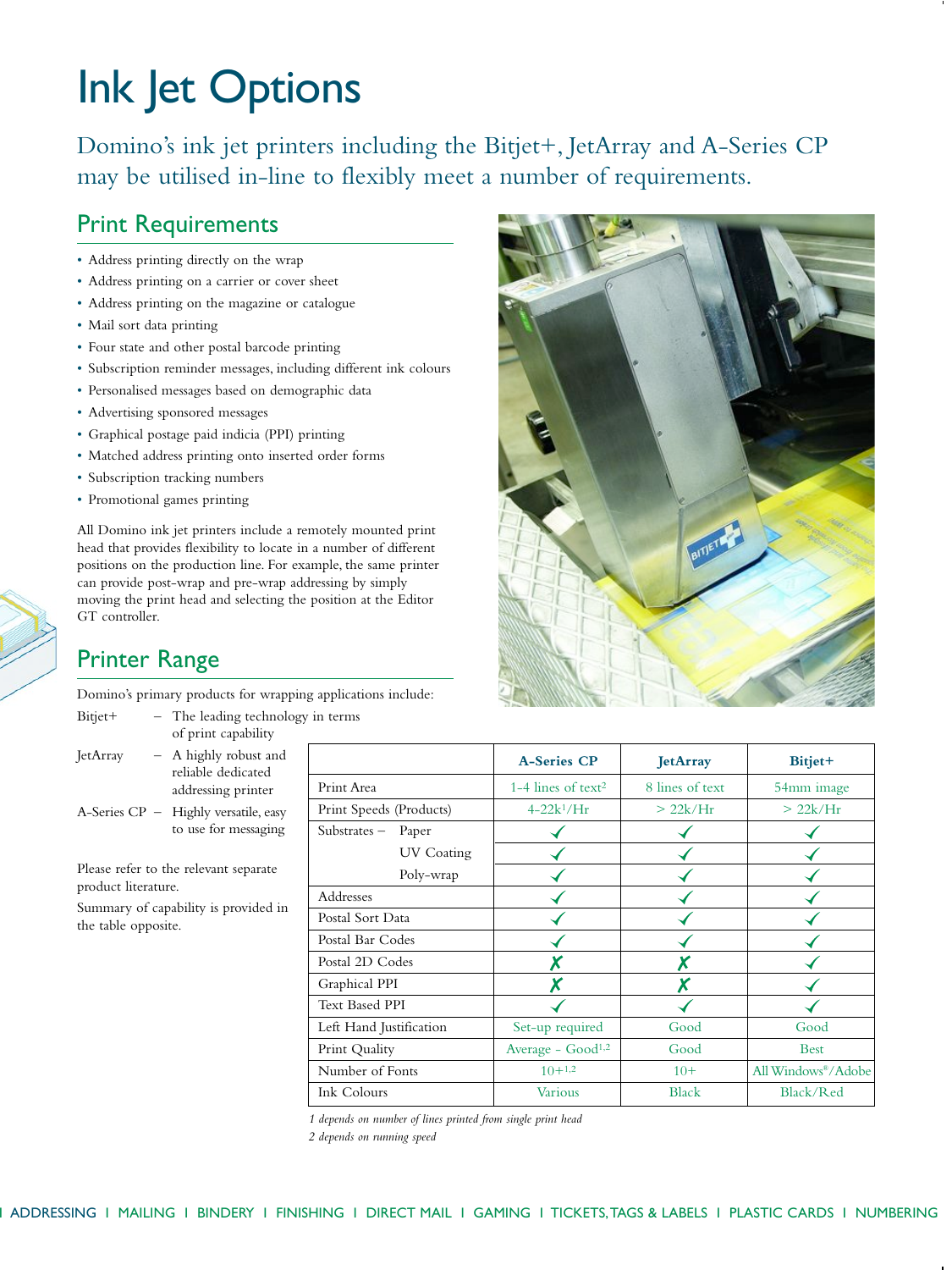## Line Controller Functionality

The Domino Editor GT controller, besides providing tools for preparing a wide range of address data files for ink jet printing, has a range of line control capabilities. For this the system utilises a unique tracking system starting with the product from the initial product feeder all the way through to the final bundle label.

### Mail Sort - Stacker Control

Through the appropriate interfacing Editor GT can be configured to provide a range of functions as follows:

- Product bundles seperated by mail sort code
- Level production to avoid small bundles
- Issue line slow downs for small bundles
- Divert small bundles for residual mailing

## Mail Sort - Exit Conveyor Control

The system sends a timed signal to accelerate a twin speed surge conveyor in order to highlight a change in mail sort code for easy identification by the operator.

### Re-Order

Editor GT is able to reorder products that have been diverted due to mis-feed or seal failures. Re-ordered products can then either be:

- Left in the mail stream if still in mail sort code group
- Diverted and printed with identity mark for manual insertion into correct mail sort code
- Printed at the end of the production run

#### Multi-Position Personalisation

Through tracking, Editor GT can match subscriber addresses with additional personalisation printed at different parts of the ink jet personalisation wrapping process, eg. insert numbering or response form addressing.

#### **Selective**

Selective feeder control is based on demographic data within the data file.This added value facility enables more relevant customised products to be created.An example would be to add separate dairy, poultry, pig and arable farming inserts to a general farming magazine depending on the subscriber specialism.

### Bag and Top Sheet Labelling

Editor GT can supply in real time, data to a top sheet or mail bag label printer through utilising a separate data file, hence enhancing operational efficiency and reducing handling errors.

#### Camera System

Editor GT can provide these additional options:

- Read and Print Matching pre-printed personalised material, with in-line data to be printed
- Verify Verifies mailing of pre-printed personalised material against a supplied data file at time of production
- Selective Camera captured data is used to provide selective feeder control
- Mail sort Camera captured data is used to define end of mail sort group for stacker control

### Wrapping Line Manufacturers

Domino has significant experience of working with all the leading wrapping line manufacturers, and has developed a library of interfaces for the majority of the wrapping line models available.



#### Project Management

Domino assigns technical project managers to both vetting the pre-order and then managing the post-order installation process. This will include where required, confirming available machine interfaces with the relevant wrapping line manufacturer, and handling the complete installation and commissioning process leading to final system training and handover.